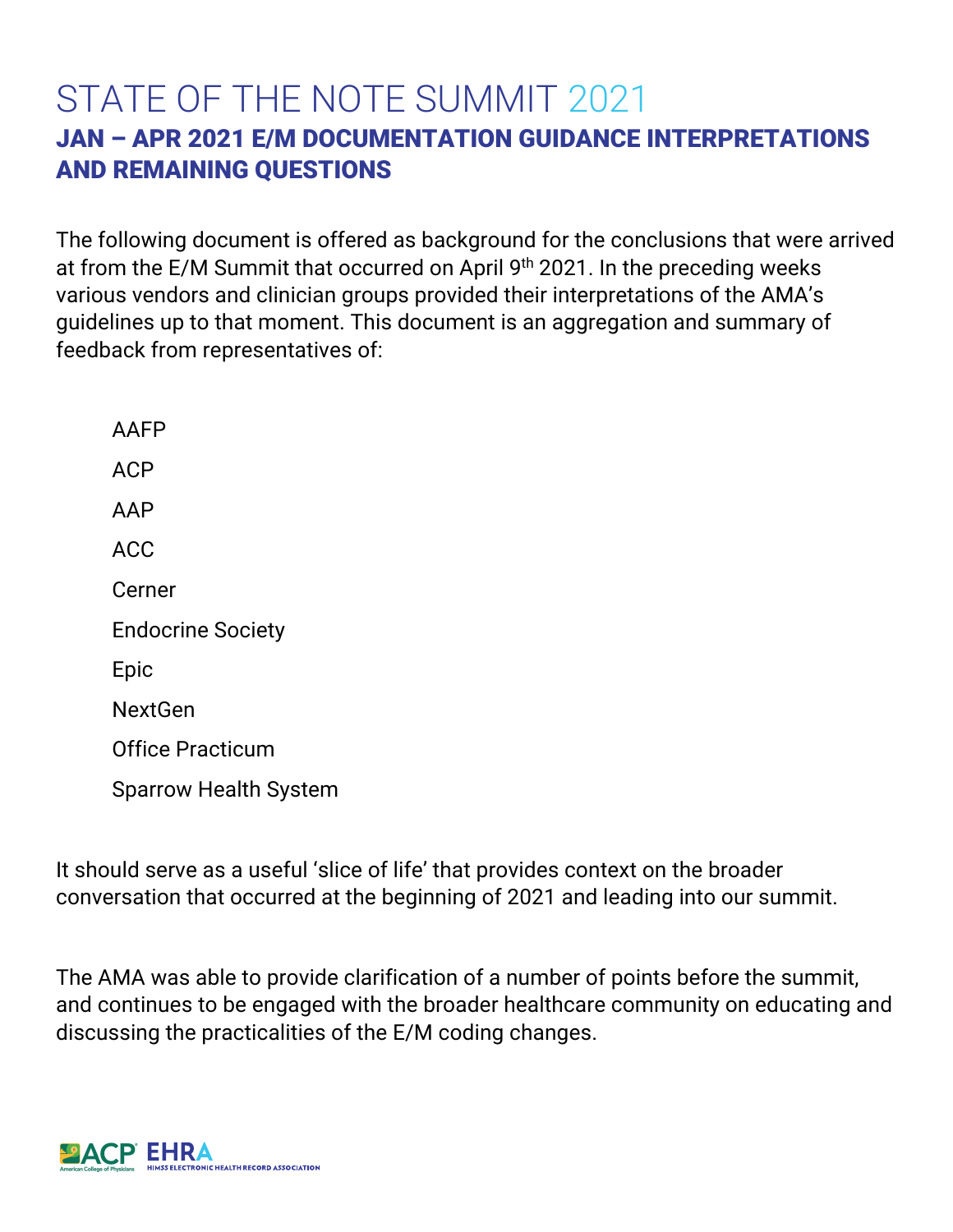# *History and/or Examination will not impact code level*

## *WHAT WE AGREE ABOUT*

- Even though History is not defined in the updated CPT guidance, *per AMA clarification,* the intent was that the concept of History, as previously defined, has not changed (i.e., Chief Complaint, History of Present Illness, Past Family Social History, and Review of Systems). History is simply not mandatory anymore and should only be provided as determined appropriate by the physician/qualified healthcare professional (QHP).
- Physical Exam needs to be medically pertinent for communication and legal reasons but having no relevance for coding level has significant impact for Telehealth visits and "Well plus Sick" visits in pediatrics.
- The care team may collect information and the patient or caregiver may supply information directly this should be implemented consistently across states and applies to all aspects of History (i.e., Chief Complaint, History of Present Illness, Past Family Social History, and Review of Systems).

#### *WHAT WE HAVE QUESTIONS ABOUT*

- For practices trying to use "patient-entered information" for subjective parts of notes, how should this information be included and displayed?
- How can the detailed History, Review of Systems, Physical Exam templates embedded in EHRs be updated to address this change?

# *Time-based Documentation*

#### *WHAT WE AGREE ABOUT*

#### *PROLONGED SERVICE CODE 99417*

This has been confusing, mainly because Medicare has released conflicting information compared to the AMA. *Per AMA clarification,* for the 99417, the 15 minutes should be added beyond the minimum required time of the primary procedure (99205, 99215). The CPT code set has clear tables provided. (See below.)

| <b>Total Duration of New Patient Office</b>      |                                 |
|--------------------------------------------------|---------------------------------|
| or Other Outpatient Services (use<br>with 99205) | Code(s)                         |
| less than 75 minutes                             | Not reported separately         |
| 75-89 minutes                                    | 99205 X 1 and 99417 X 1         |
| 90-104 minutes                                   | 99205 X 1 and 99417 X 2         |
| 105 or more                                      | 99205 X 1 and 99417 X 3 or more |
|                                                  | for each additional 15 minutes. |
| <b>Total Duration of Established Patient</b>     |                                 |
| <b>Office or Other Outpatient Services</b>       |                                 |
| (use with 99215)                                 | Code(s)                         |
| less than 55 minutes                             | Not reported separately         |
| 55-69 minutes                                    | 99215 X 1 and 99417 X 1         |
| 70-84 minutes                                    | 99215 X 1 and 99417 X 2         |
| 85 or more                                       | 99215 X 1 and 99417 X 3 or more |
|                                                  | for each additional 15 minutes. |

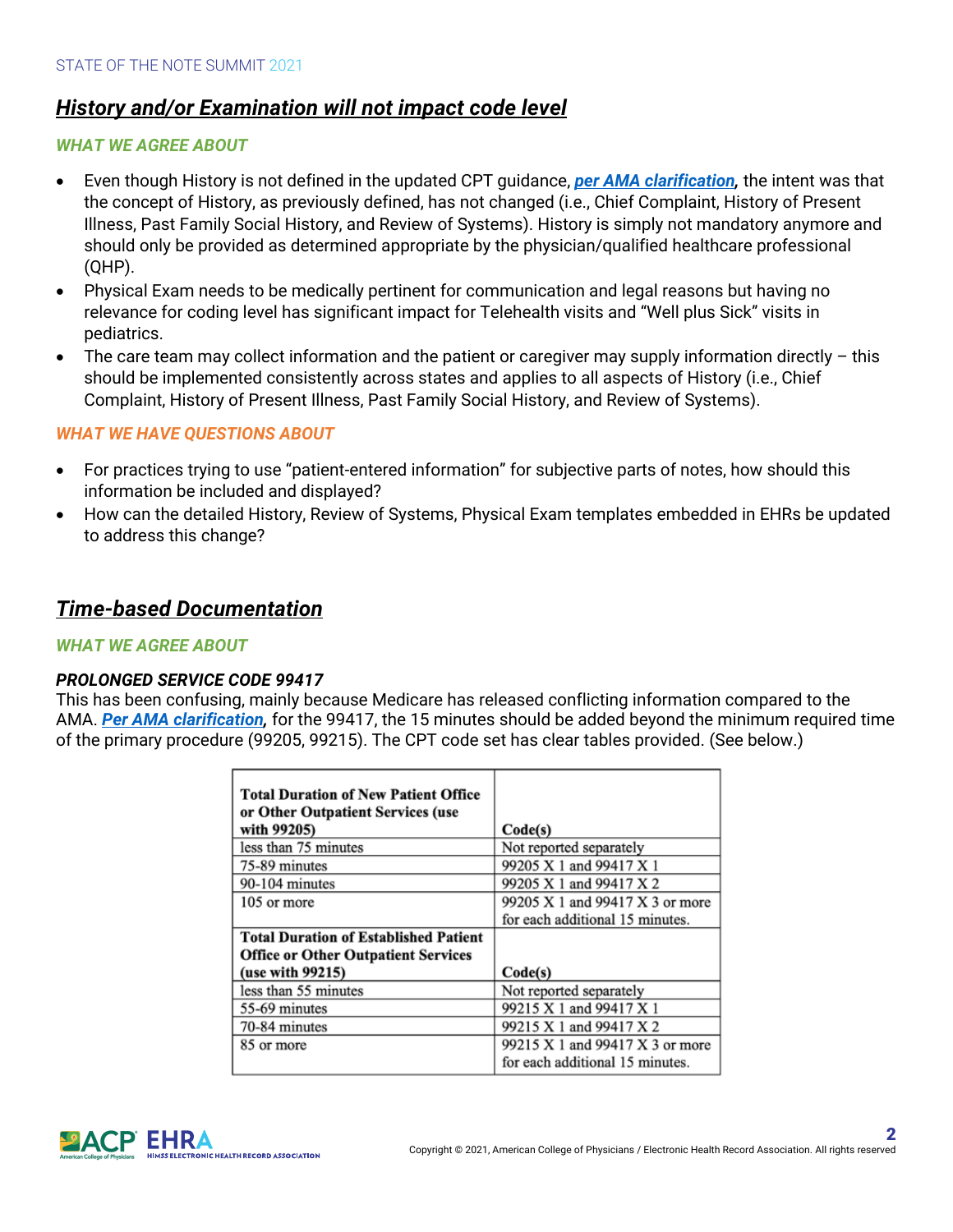# *WHAT WE HAVE QUESTIONS ABOUT*

- Does time attestation on day of service need to be in the body of the note or a separate document? Do professional activities need to be tabulated within the chart when billing time? How much detail is needed?
- Preparing for a patient visit in advance of the day of service does not count towards total time -- complex patients often require, or at least benefit, from careful review and pre-charting before the visit and there simply isn't time to do this on the day of the visit for all patients who would benefit.
	- $\circ$  Professional time includes "preparing to see the patient" -- what types of "preparing" would count within this attestation?
	- o How do you update office scheduling policies to account for time-based billing?
- Time attestation includes time in activities that require physician/QHP and does not include time in activities normally performed by clinical staff -- is there a standard list of activities normally performed by clinical staff?
- Discuss establishing national and local standards as to what is needed to document when billing based on time. Only total time should be required without need to specify which activities were performed. Different MACs have interpreted and required different standards.
- What is the definition and scope of "separately obtained history" for purposes of accounting for time? If the History from yesterday's urgent care visit is reviewed and incorporated, does this time count? Or does it only count if received from another person who is part of the visit?
- Do only medications requiring a PRESCRIPTION count? If you order a RENEWAL of medications, which a pharmacy considers a new order, does this count towards the time attestation? What about medications that can be both prescribed or OTC? Shouldn't OTC meds count independently (cheaper but no less thought or documentation required for many).
- *TELEHEALTH:* Does time spent on performing a medically appropriate evaluation count for telehealth/video visits?
- *SHARED/SPLIT VISIT:* Is there still a distinction between Hospital vs. Clinic location and the ability to do shared/split visits? Previously this required hospital only -- if this distinction no longer exists should be explicit about this.

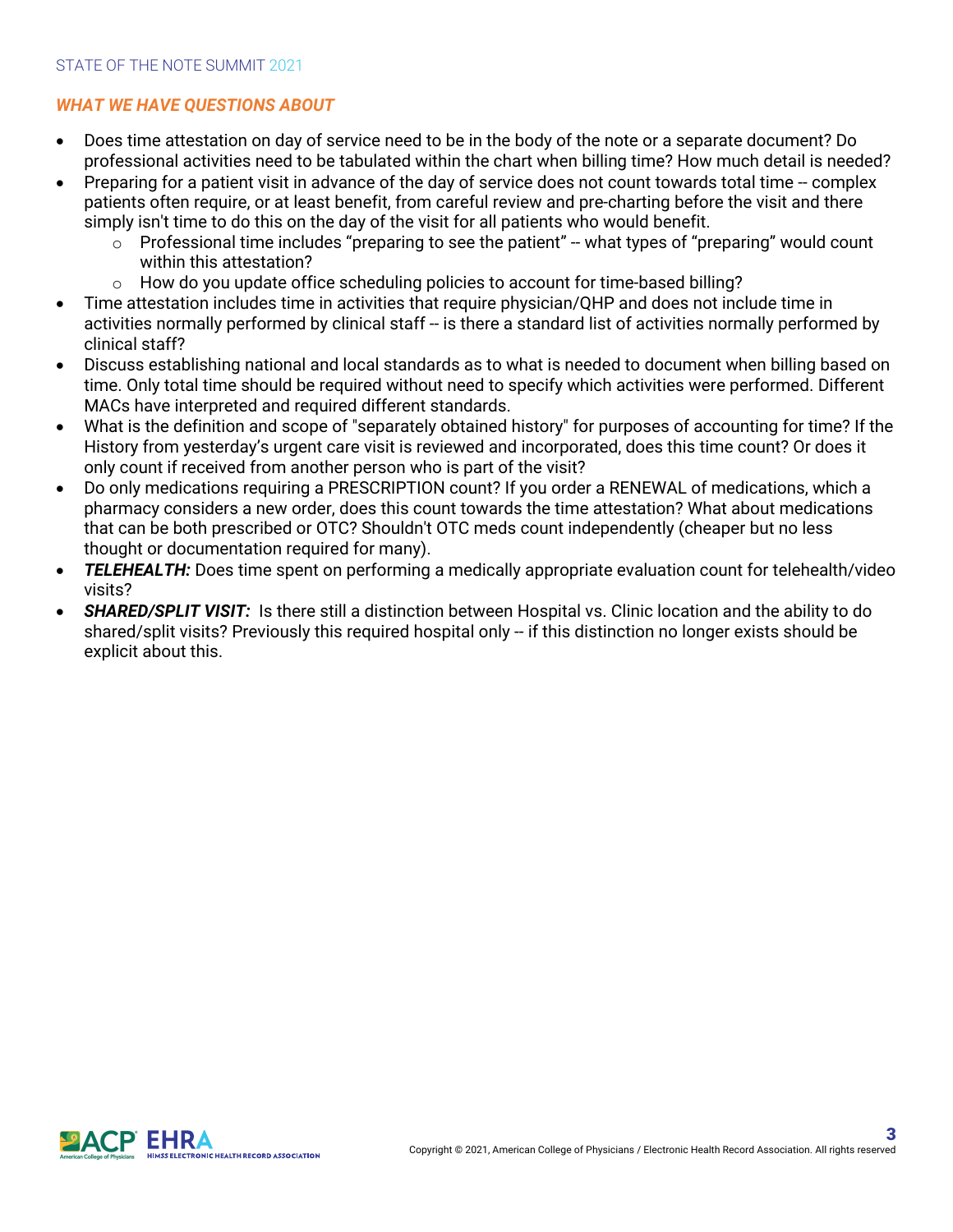# *Documenting for Time vs MDM*

# *WHAT WE HAVE QUESTIONS ABOUT*

- Since the payer only received the CPT code, does the note have to clearly state which documentation method was used to determine code for auditing purposes?
- Can EHRs support both time- and MDM-based billing simultaneously? Should the user have to choose or should that be automated?

# *Data Review: Lab Results, External Data, Documenting Review*

# *TESTS/RESULTS ANALYZED AS PART OF MDM*

# *WHAT WE AGREE ABOUT*

*Per AMA clarification,* one test with six different dates of service still counts as one test reviewed. The general principle is that you get credit for one "point" towards data when a test is ordered/reviewed.

# *WHAT WE HAVE QUESTIONS ABOUT*

- Is additional documentation in the note required for each separate order and interpretation of diagnostic tests?
- What is the threshold qualification and content for "independently interpreting results"? Could a physician/QHP document something like "image reviewed and spiculated lung nodule confirmed" or are there other requirements?
	- $\circ$  For example, if Vitamin B-12 is low normal but methylmalonic acid is high, I might say by my interpretation, B12 deficiency exists despite the normal B-12 level. Would that be "independent interpretation" and if so, how much documentation is required?
- Physicians/QHPs frequently find patients have not gotten the lab draws for tests they ordered before the visit, whether or not as part of a previous billable service. Since they were already ordered prior to the current encounter, they apparently cannot be counted as "labs ordered" unless the previous ones are canceled and new ones re-ordered, or if the physician/QHP waits and counts them in a future visit. Suggested recommendation would be to allow physician/QHP to count "review of ordered but not yet completed tests due to patient follow-thru", since that involved MDM (test still needed, patient counseling to increase compliance, etc.)
- CPT guidance implies taking the action rather than documenting it in the note is sufficient. Does this suggest that code selection could rely on the EHR system record of placing the order instead of explicitly documenting in the note the order was placed? (e.g., populating that information within the visit summary)
- If ordering a test may include those considered, but not selected after shared decision making and these considerations must be documented. Relates to 3 categories of reasons for not ordering a test (necessity, risk, benefit). This guidance is likely unknown by many physicians/QHPs.
	- $\circ$  Tools for documenting this in A&P templates, and clarity in EHR coding calculators would be helpful.
- Should all clinical lists, results, and lab reports, imaging studies, reports be included in the body of every note?

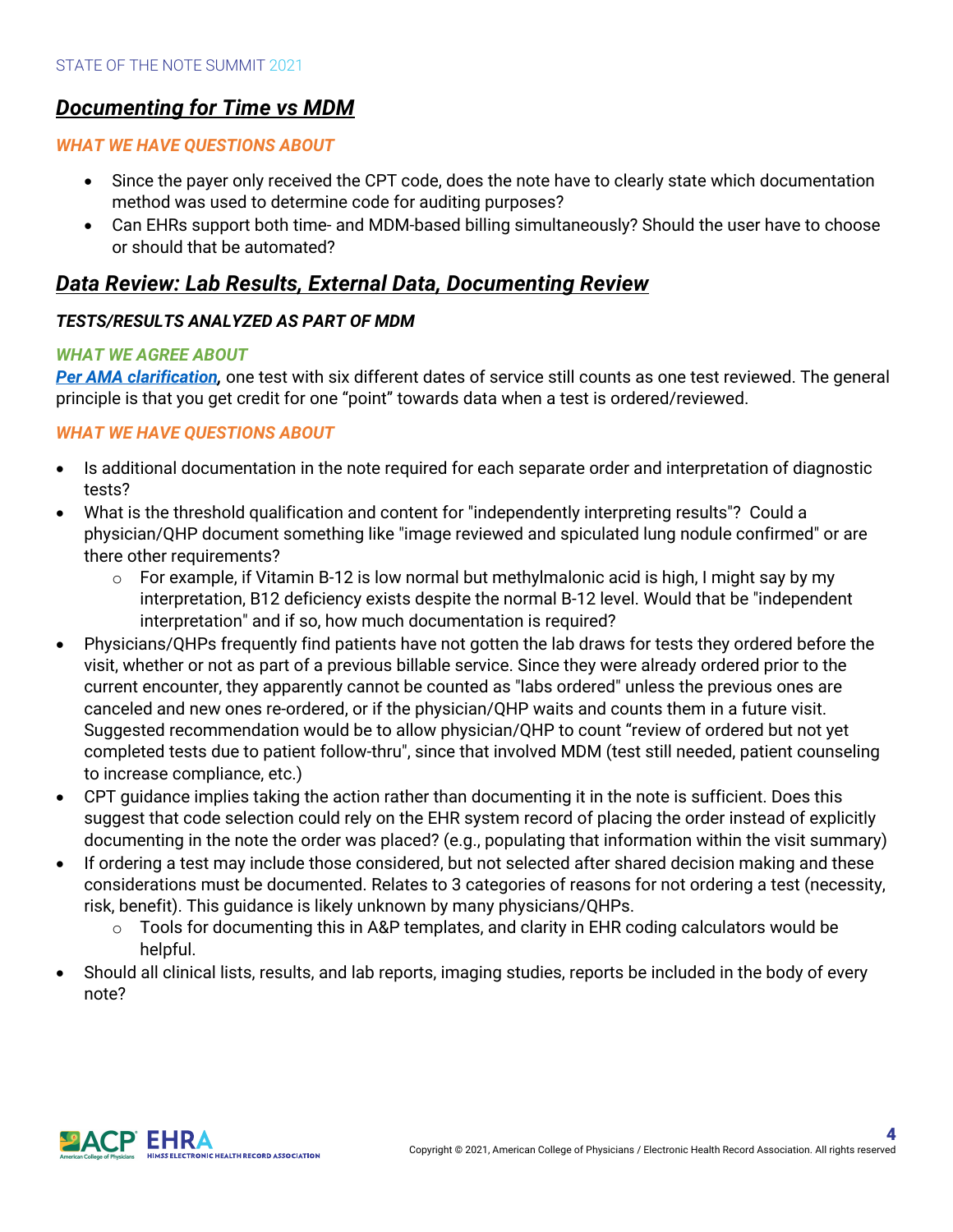#### *EXTERNAL REVIEW*

#### *WHAT WE AGREE ABOUT*

If you practice in a multi-specialty group under one Tax ID, then is data from other specialties under that Tax ID is not "external"? Same is true for practices that are hospital-owned and an ambulatory physician reviews a discharge note from the hospital, technically that is not external.

*Per AMA clarification,* the distinction the CPT code set has tried to make is not necessarily Tax ID, but around specialties. If there are two PCPs in the same large practice, data could only be counted once among them between a test ordered and reviewed by two separate PCPs. However, if a Pulmonologist orders a test performed by a Cardiologist they could both get a point for order/review in the data column. The concept is that a physician from another specialty would need to still perform his/her own review of the data in their continued assessment of the patient.

#### *DATA REVIEWED*

#### *WHAT WE AGREE ABOUT*

Guidance states physicians cannot count the review of surveys/screening tools for which they bill a separate CPT code – even if those codes have no physician wRVUs. This is significant for clinicians who use validated screening tools on a regular basis – physicians should be able to count those as part of the data reviewed to guide their MDM.

*Per AMA clarification*, this is no longer the case. Now, simple tests, such as CBC, rapid strep or UA can be counted as an "order" in the data column of MDM. What still cannot be counted as part of MDM are those tests, which the professional component (26) are separately billed through a CPT code.

#### *WHAT WE HAVE QUESTIONS ABOUT*

- How much detail of what was reviewed is necessary for auditing without adding additional documentation burden and note bloat? – E.g., do you have to write "reviewed ER records, CT scan and CBC panel" in the note to get credit or will an EHR audit trail suffice?
- For purposes of data reviewed and analyzed, tests are imaging, laboratory, psychometric, or physiologic data -- pulse oximetry is not a test.
	- $\circ$  If oximetry, which provides physiologic data, is not a test, then which physiologic data constitute tests? Do we have to know or be able to access the CPT code set that defines this? Do we need our EHRs to be able to scrub the structured data we enter into our note (e.g., heart rate), compare them with the CPT code set, and count them for us?
- Need to be clear if any combination of 2 are specifically 2 of the 3 bullets or 2 within that list. So can 2 unique test count as those 2 IE CBC and CMP are 2 unique tests?

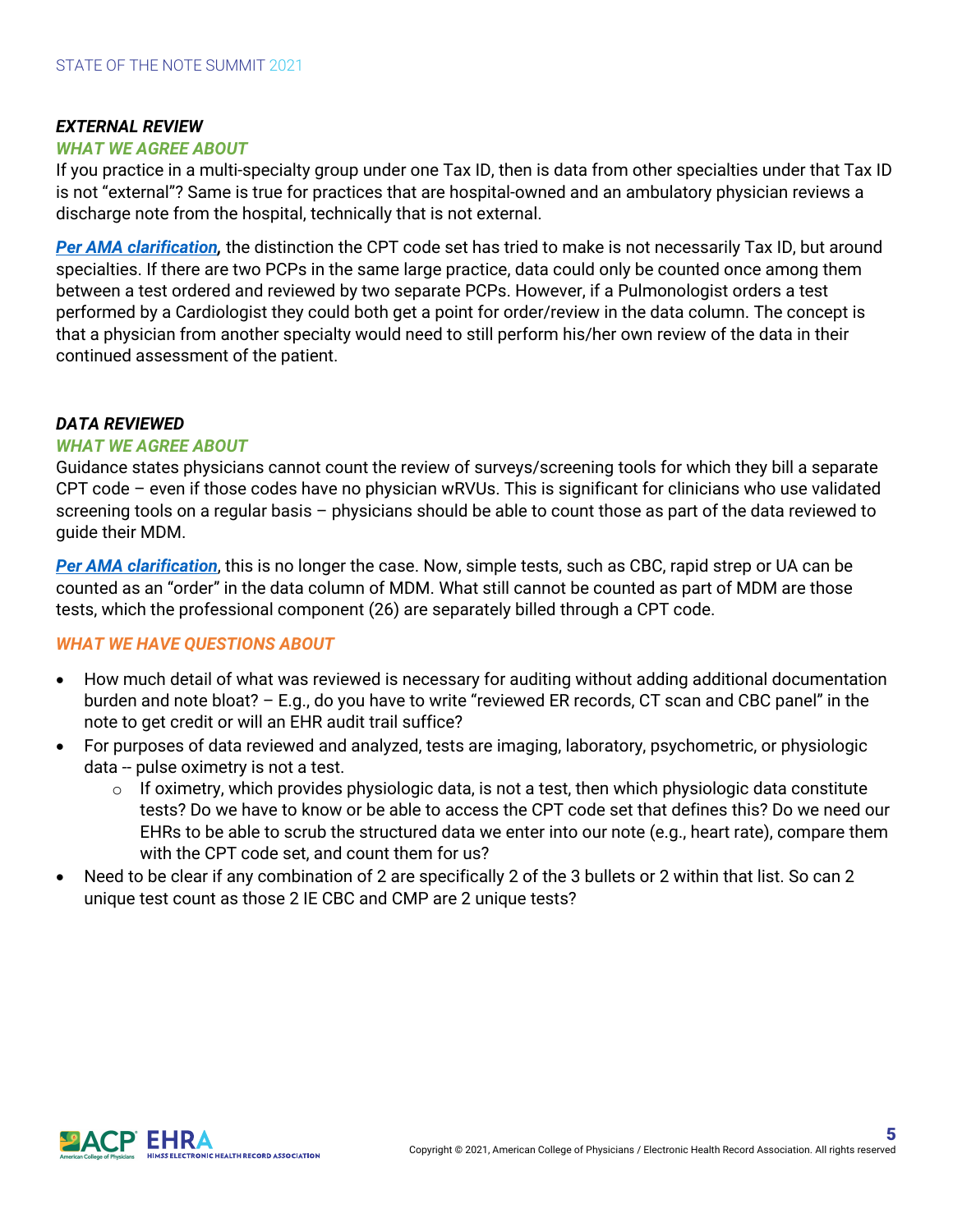# *Diagnoses, Symptoms, and Problems*

## *WHAT WE HAVE QUESTIONS ABOUT*

## *PROBLEM STATUS*

- Will physicians need to document what they believe the problem status to be or will it be up to an auditor's interpretation?
- What about a problem that impacts either directly or indirectly the primary problem a provider is managing?

# *ACUTE ILLNESS WITH SYSTEMIC SYMPTOMS*

- Does strep throat or otitis media with fever and sleep interruption count?
	- $\circ$  Systemic symptoms may not be general but may be single system: Systemic symptoms (fever) felt to be due to a minor illness do not qualify, while single system symptoms without systemic symptoms would seem to qualify (colitis)

## *CHRONIC ILLNESS*

A patient who is not at his or her treatment goal is not stable, even if the condition has not changed and there is no short-term threat to life or function...the risk of morbidity without treatment is significant. This is different than common wording - "One or more chronic illness w/ exacerbation, progression, or side effects of treatment".

- Does treatment goal need to be explicitly specified or can "Hypertension, not at goal" suffice? For the term "significant" as applied to risk, can that be defined by the physician/QHP and patient or is there an external definition physicians/QHPs need to follow?
- How does the following differ from Chronic, not stable: "Chronic illness with exacerbation, progression, or side effects of treatment."
- If a chronic condition not at goal is not considered stable, is it then in the same Problems Addressed MDM category as on that is acutely worsening, poorly controlled, or progressing with an intent to control progression?

## *UNDIAGNOSED NEW PROBLEM WITH UNCERTAIN PROGNOSIS*

• Does the diagnosis in the differential that has a high risk of morbidity without treatment need to be documented explicitly in the note or can it be inferred (e.g., lump in breast)?

#### *SEVERE*

- How severe is severe? Definition is unclear and risk of morbidity appears in several of the "problems addressed" section, so it is not a distinguishing characteristic.
- "May require hospital level of care" is vague. Does this mean you are actively thinking about hospitalizing the patient even if you decide not to?

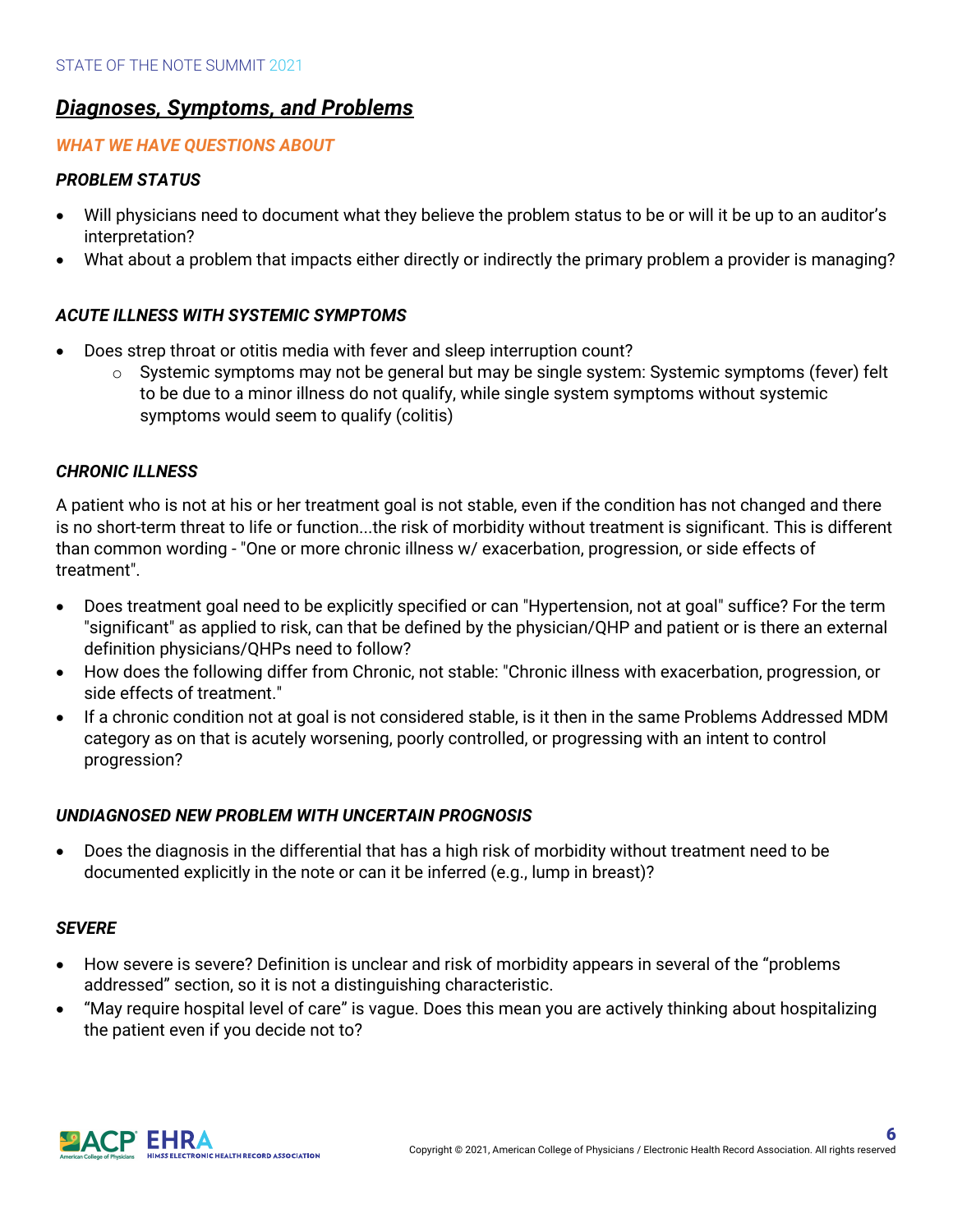# *Therapies and Medications*

## *RISK LEVELS*

#### *WHAT WE AGREE ABOUT*

Does discussion around not taking a medication (e.g., antibiotic) or not getting an MRI count towards risk levels? Or does it only count if the prescription is written or order place?

*Per AMA Clarification*, this concept is accounted for in the data column (via the updated guidance on the AMA website) and should also be accounted for in risk. The new guidelines are intended to incentivize the code level selection based on the cognitive work of the physician/QHP. If a physician has gone through medical decision making and assessed the risk of the individual patient in terms of medication, etc, then he/she should get credit for that real work.

#### *WHAT WE HAVE QUESTIONS ABOUT*

- Should level of risk be documented in the body of the note? How much detail is needed for an audit vs what is medically useful/appropriate?
- Should notes be reorganized to appropriately aggregate problems and symptoms to account for the risk dimension?

#### *WHAT WE HAVE QUESTIONS ABOUT*

#### *DEFINITION OF INTENSIVE*

For example, drug therapy requiring intensive monitoring for toxicity – what is the definition of "intensive"?

All examples in guidance reflect monitoring, but intensity is not clear. Do they mean monitoring that requires a lab test, a physiologic test or imaging for toxicity, regardless of frequency?

#### *PRESCRIPTION DRUG MANAGEMENT*

Which of these count: PTA medication verification, adding or removing meds prescribed by others from list, ordering, renewing, modifying instructions (take in evening instead of morning)?

# *Other Scenarios*

*WHAT WE HAVE QUESTIONS ABOUT*

#### *SOCIAL DRIVERS OF HEALTH*

How do you appropriately document social drivers of health components that could factor into MDM?

## *DISCUSSION OF MGMT OR TEST INTERPRETATION WITH EXTERNAL SOURCE*

How much of this must be documented and if you are playing phone tag, can you still count it as valid? (Akin to ordering the test, but not yet having the result). Should this be documented in the note? In a message? Both?